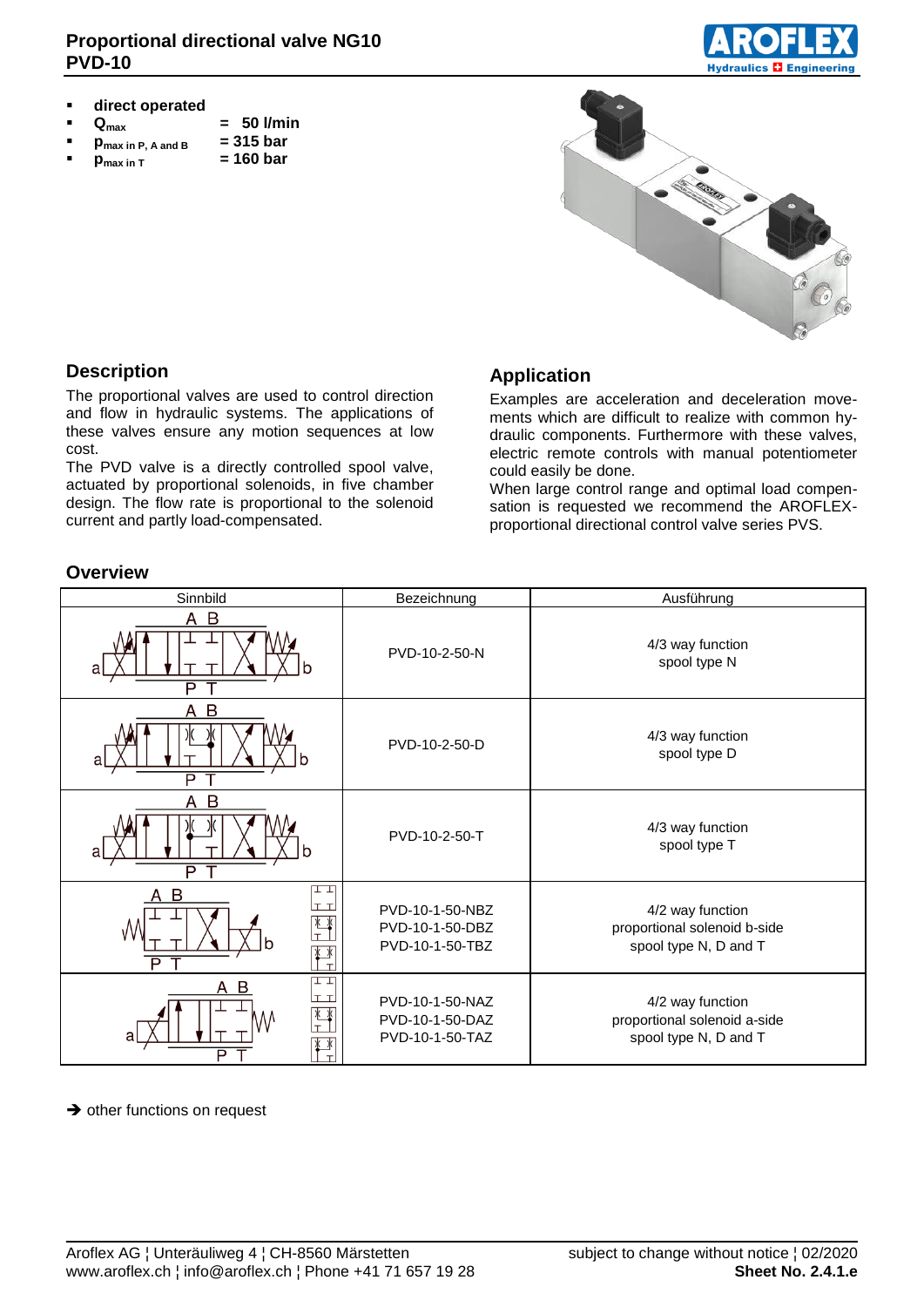

# **Technical Data**

| <b>General Specifications</b> |                                                                      |
|-------------------------------|----------------------------------------------------------------------|
| Nominal size:                 | NG10, DIN 24340 A 10, ISO 4401-05                                    |
| Mounting position:            | any position (solenoid down, only after consulting the manufacturer) |

| Solenoid coil        | <b>M60-24VDC</b>                                       | <b>M60-12VDC</b> |  |
|----------------------|--------------------------------------------------------|------------------|--|
| Type:                | PI60V-G24-M40-HB8.5                                    |                  |  |
| Ambient temperature: | $-20^{\circ}$ + 50 $^{\circ}$ C                        |                  |  |
| Rated voltage:       | 24 VDC                                                 | 12 VDC           |  |
| Current range:       | $0.05 - 1.15 A$                                        | $0.1 - 2.3$ A    |  |
| Rated power:         | 28 W                                                   | 28 W             |  |
| Nominal resistance:  | 16.5 Ohm                                               |                  |  |
| Operating time:      | 100 %                                                  |                  |  |
| Protection class:    | IP65 according to VDE 0580                             |                  |  |
| Connection:          | Plug connection according to ISO 4400/DIN 43650 (2P+E) |                  |  |

| <b>Hydraulic Specifications</b> |                                             |
|---------------------------------|---------------------------------------------|
| Description:                    | Spool valve, direct operated                |
| Volume flow at Δp 15 bar:       | $5 - 50$ $I/min$                            |
| Max. pressure:                  | P, A and B 315 bar, T 160 bar               |
| Fluid:                          | Mineral oil, other fluids on request        |
| Fluid temperature:              | $-20+70$ °C                                 |
| Filtration:                     | 25 um minimum, recommended: 10 um or better |
| Viscosity range:                | 12 - 320 mm <sup>2</sup> /s (cSt)           |
| Repeatability:                  | $\leq$ 1 % at optimal dither signal         |
| Hysteresis:                     | $\leq$ 3 % at optimal dither signal         |

# **Type code**



# **Ordering code (example): Type Code**

- **Proportional directional valve NG10**<br>**Proportive N**
- 
- **Spool type N**<br> **Solenoid coils on both sides (4/3 wav function)**<br> **PVD-10-2-50-N** Solenoid coils on both sides (4/3 way function)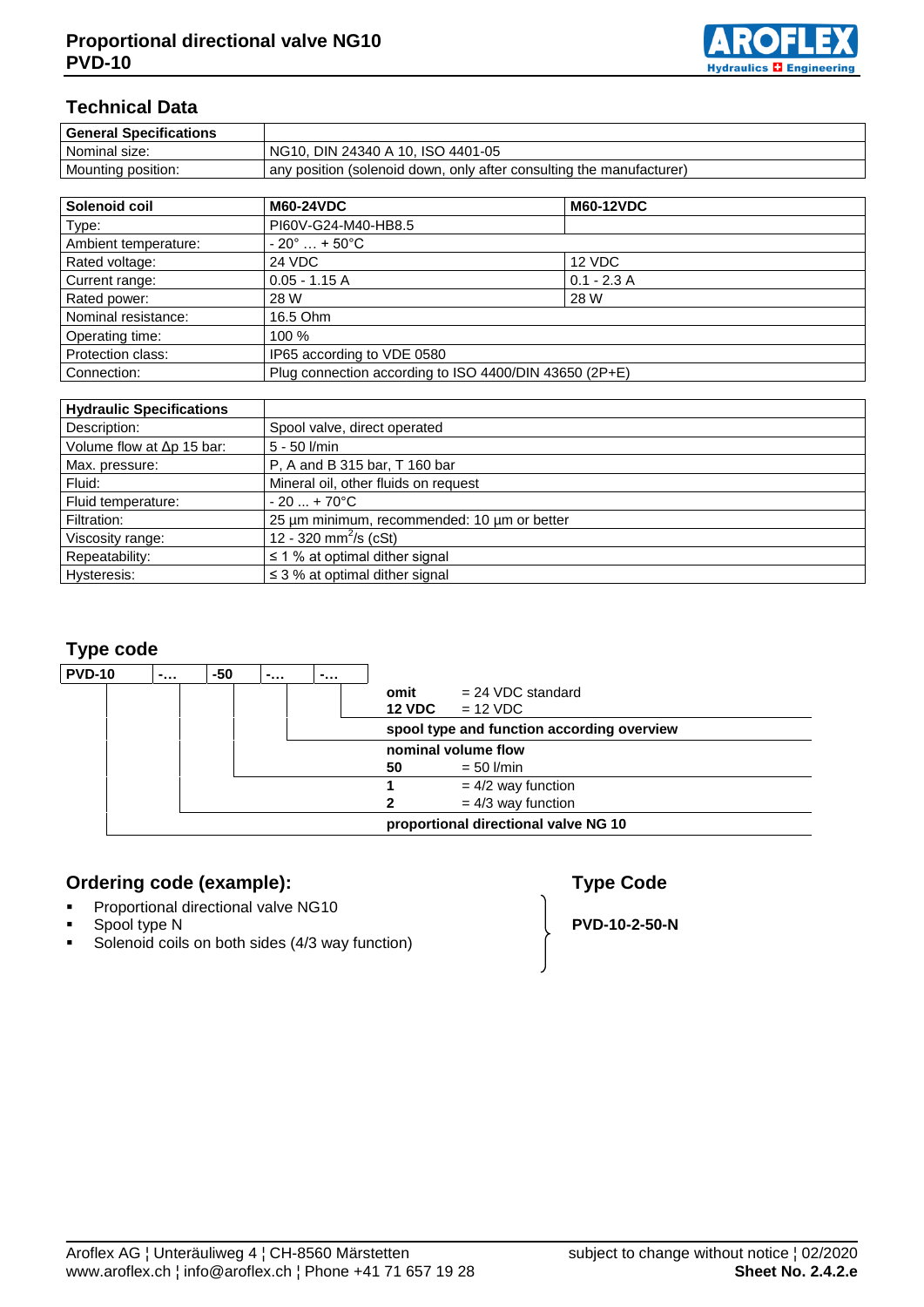

# **Characteristics**

Measurement conditions: Hydraulic oil ISO VG 46; Viscosity 46 mm<sup>2</sup>/s Temperature 40...50 °C